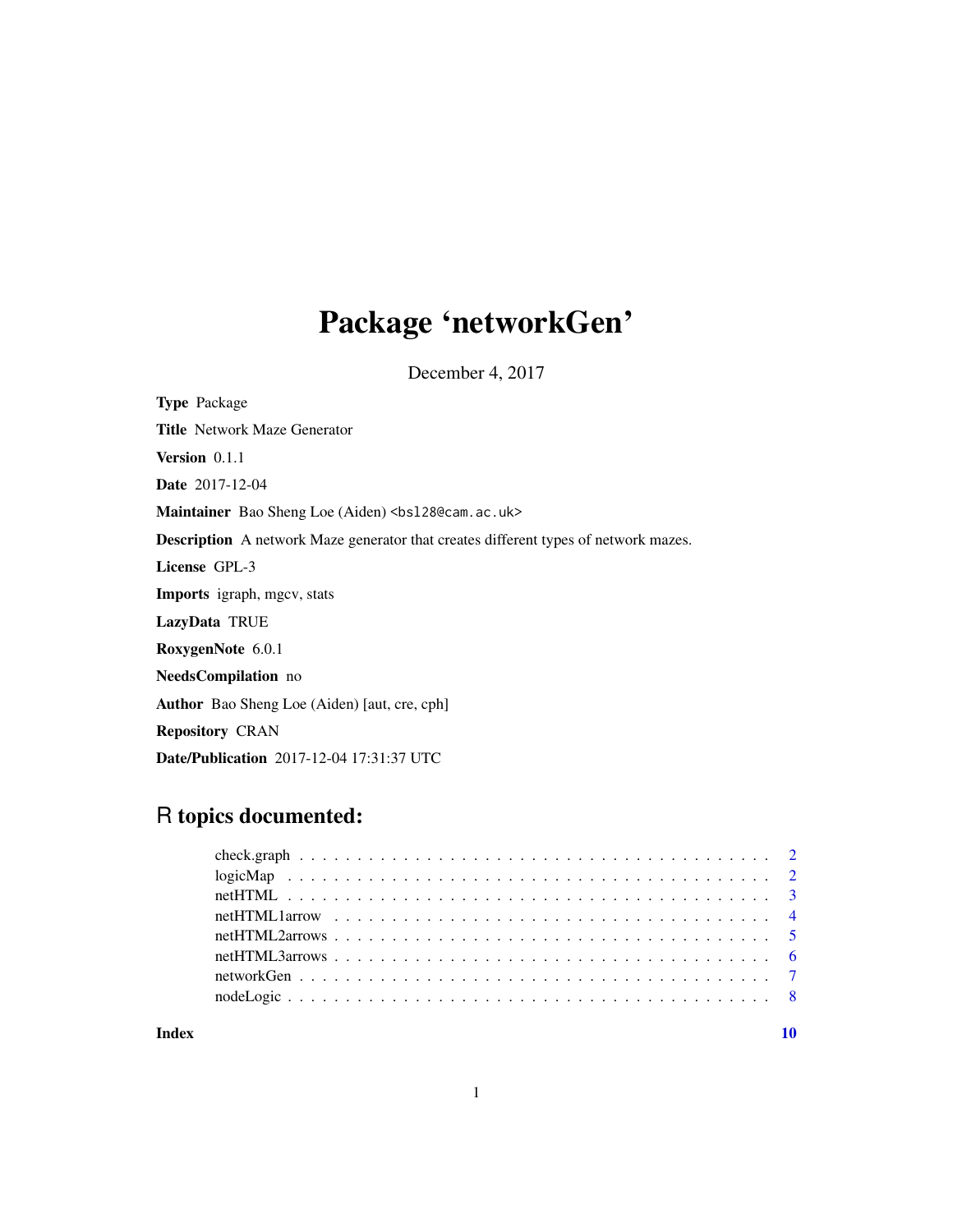<span id="page-1-0"></span>check.graph *check.graph*

#### Description

Simple check function

#### Usage

check.graph(x)

#### Arguments

x This check graphs to confirm that it is a closed loop logic

#### Details

To ensure that it is a closed loop logic

#### Author(s)

Aiden Loe

#### Examples

check.graph(nodeLogic(value = 1, type= "circuit", itemFamily= 1))

logicMap *Logic Map*

#### Description

This function is used to change the node display.

```
logicMap(x, base.colour, start.colour, end.colour, names = NULL, newValue,
  default.colour = TRUE, no.label = FALSE)
```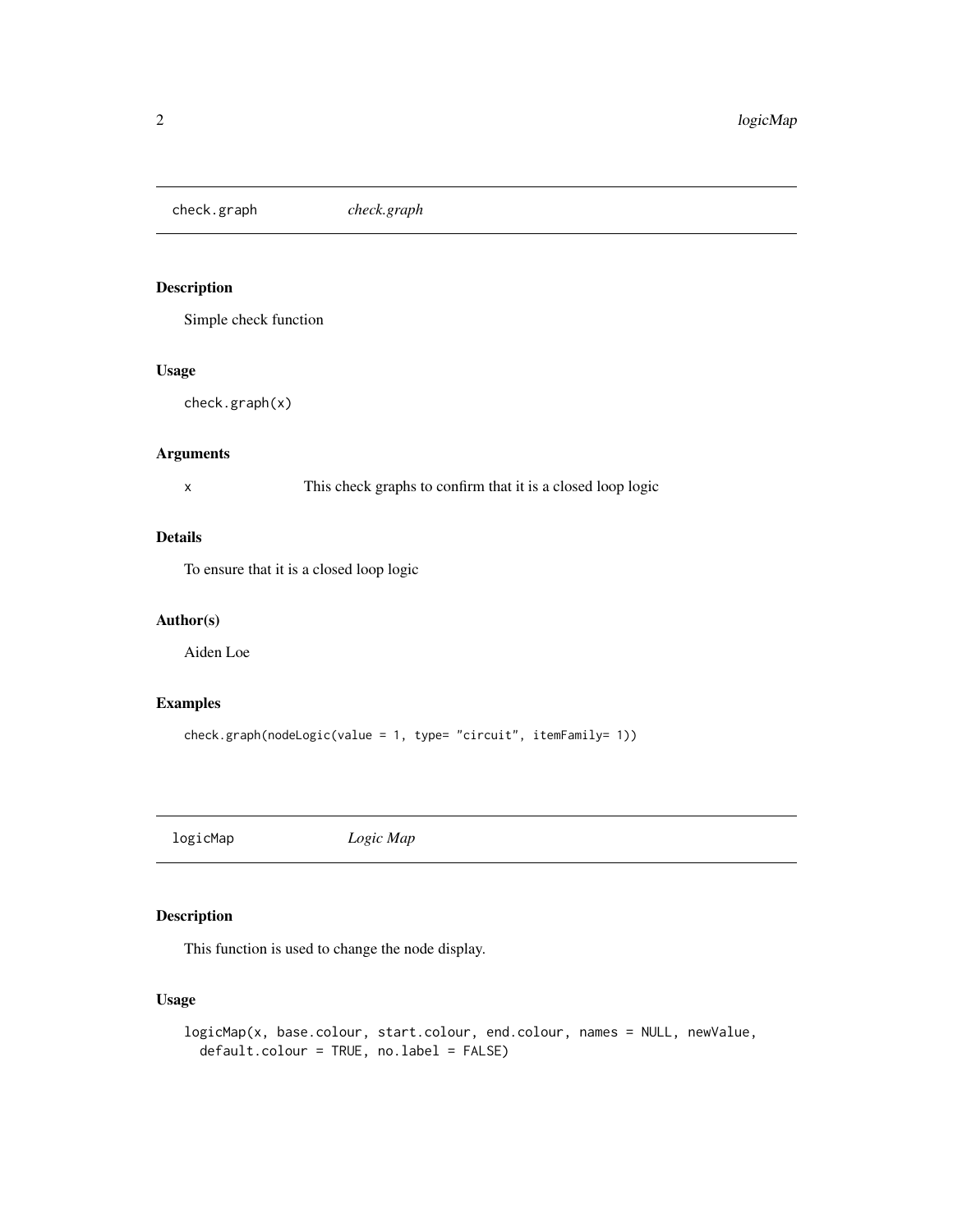#### <span id="page-2-0"></span>netHTML 3

#### Arguments

| x            | This is taken from the logic derived using the igraph package.                                                          |
|--------------|-------------------------------------------------------------------------------------------------------------------------|
| base.colour  | This is the colour of all the nodes if no colour is specified                                                           |
| start.colour | This is the colour of the first node                                                                                    |
| end.colour   | This is the colour of the last node                                                                                     |
| names        | If names=NUII then use default names in the package                                                                     |
| newValue     | This is the value of the number of nodes from the logic                                                                 |
|              | default.colour If TRUE, then the colours of the node will not change. If FALSE, the colours of<br>the node will change. |
| no.label     | If no labels is TRUE, then it will not print the names in the nodes. If FALSE,<br>then it will be numeric values.       |

#### Details

This functions is embedded with check.graph, edge.v, colour\_display. For example, you can use this function to add in names inside the node, or change the width of the edge, or to include the labels in the nodes given by the names arg. Generally, it is used for the assisting in the design of the network maze

This allow us to create a map with close looped form

#### Value

The map item based on the logic of the igraph package

#### Author(s)

Aiden Loe

#### Examples

```
logic <- nodeLogic(value = 8, type= "circuit", itemFamily= 1)
names <- c('a','b','c','d','e','f','g')
logicMap(logic, no.label=FALSE, names=names)
```

```
netHTML Generate Network Maze (No arrows)
```
#### Description

This function generates an network Maze with at most 2 arrows.

```
netHTML(nodeLogic = NULL, wd = NULL, names = NULL, concerto = "C5")
```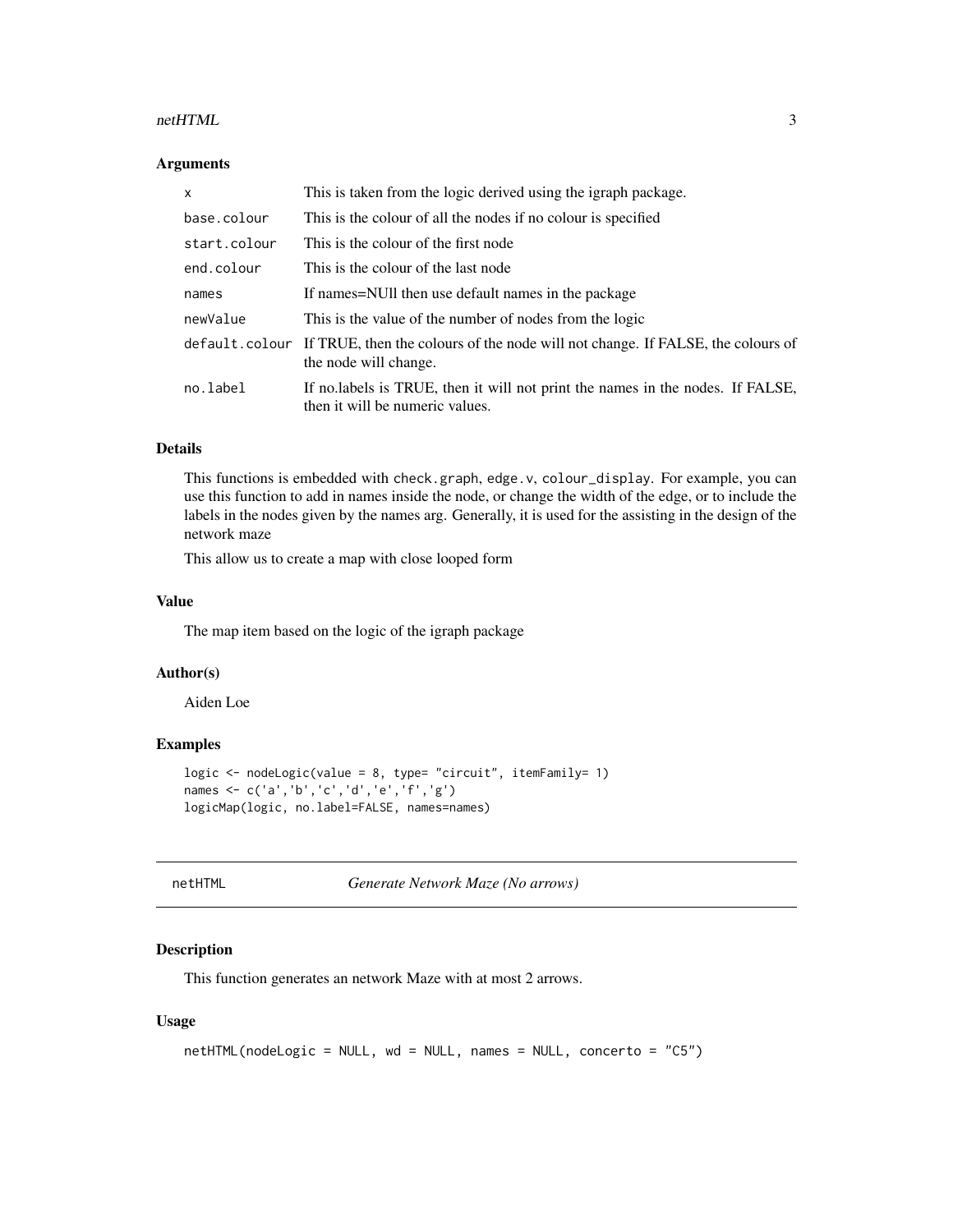#### <span id="page-3-0"></span>Arguments

| nodeLogic | This is the connections between the nodes.                                                                                                                                                   |
|-----------|----------------------------------------------------------------------------------------------------------------------------------------------------------------------------------------------|
| wd        | This is the working directory to save the HTML source code in. If not given, the<br>file will be saved in the default working directory.                                                     |
| names     | This allows you to put in your own names in the nodes when generating the<br>maze.                                                                                                           |
| concerto  | Choose between concerto 4 or concerto 5. CSS scale on concerto 5 is slightly<br>off. So if you are not using concerto, you might want to change the default<br>option to concerto 4 instead. |

#### Details

This function creates a maze and is saved into your working directory. At most up to 2 arrows per maze is generated.

#### Author(s)

Aiden Loe

#### Examples

```
#create node logic
logic <- nodeLogic(value = 8, type= "circuit", itemFamily= 1)
#Folder to save html/
#setwd("~/desktop")
#filePath<- getwd()
#Generate item
set.seed(1)
netHTML(logic, wd=NULL, names=NULL, concerto="C5")
```
<span id="page-3-1"></span>netHTML1arrow *Generate Network Maze (1 arrow)*

#### Description

This function generates an network Maze with 1 arrow.

```
netHTML1arrow(nodeLogic = NULL, wd = NULL, names = NULL,
 concerto = "C5")
```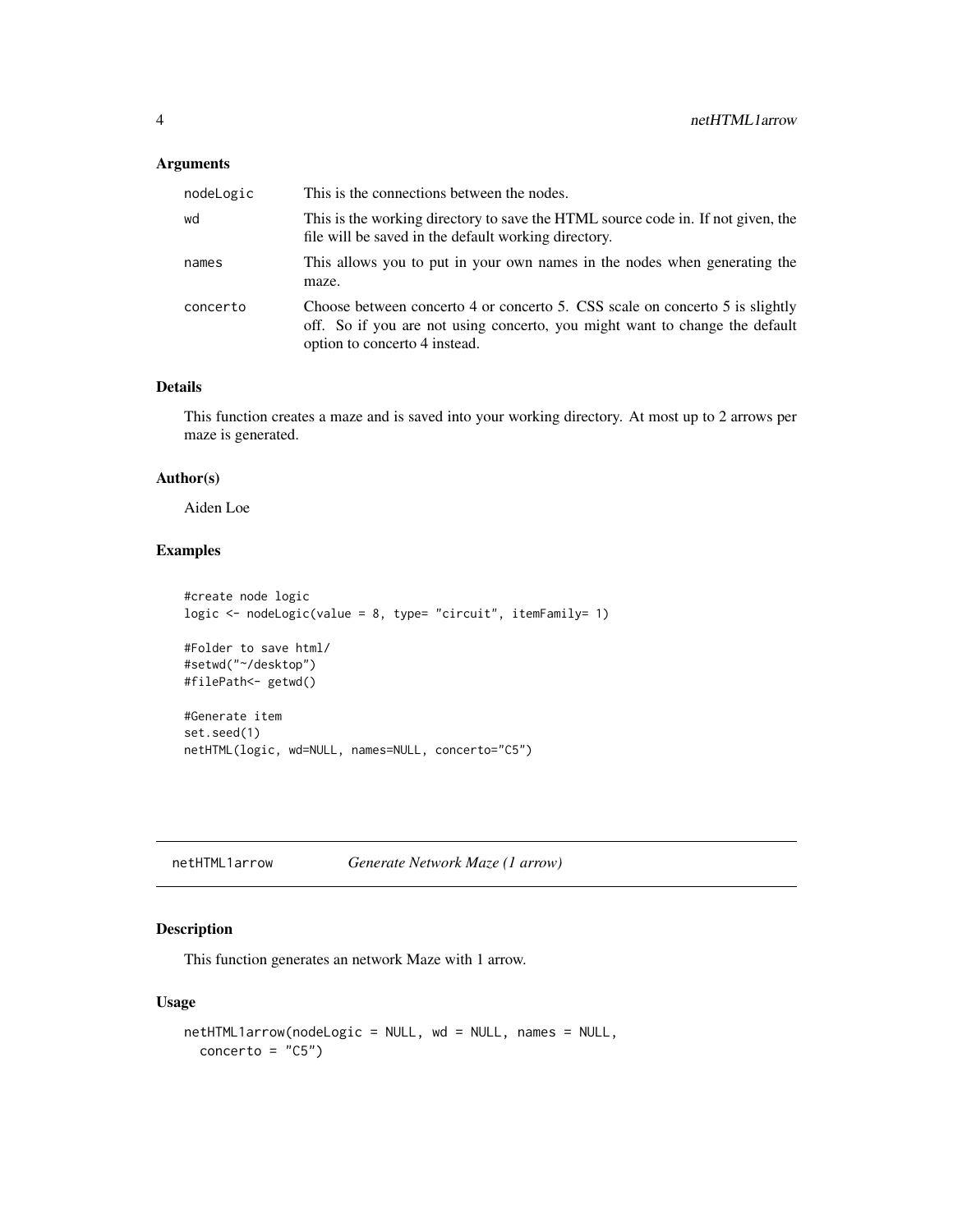#### <span id="page-4-0"></span>netHTML2arrows 5

#### Arguments

| nodeLogic | This is the connections between the nodes.                                                                                                       |
|-----------|--------------------------------------------------------------------------------------------------------------------------------------------------|
| wd        | is the working directory to save the HTML source code in. If not given, the file<br>will be saved in the default working directory.              |
| names     | This allows you to put in your own names in the nodes when generating the<br>maze.                                                               |
| concerto  | Choose between concerto 4 or concerto 5. So if you are not using concerto, you<br>might want to change the default option to concerto 4 instead. |

#### Details

This function creates a maze and is saved into your working directory. This is regardless of whether it is a trail or circuit type maze. 1 arrow per maze is generated.

#### Author(s)

Aiden Loe

#### Examples

```
#create random names
countries <- c("Croatia","Cyprus","Denmark","Finland","France","Germany",
"Greece","Hungary","Iceland","UK","US")
#create node logic
logic <- nodeLogic(value = 8, type= "circuit", itemFamily= 1)
#Folder to save html/
#setwd("~/desktop")
#filePath<- getwd()
#Generate item
set.seed(1)
netHTML1arrow(logic, wd=NULL, names = countries,concerto="C5")
```
<span id="page-4-1"></span>

| netHTML2arrows | Generate Network Maze (2 arrows) |  |
|----------------|----------------------------------|--|
|----------------|----------------------------------|--|

#### Description

This function generates an network Maze with 2 arrows.

```
netHTML2arrows(nodeLogic = NULL, wd = NULL, names = NULL,
 concerto = "C5")
```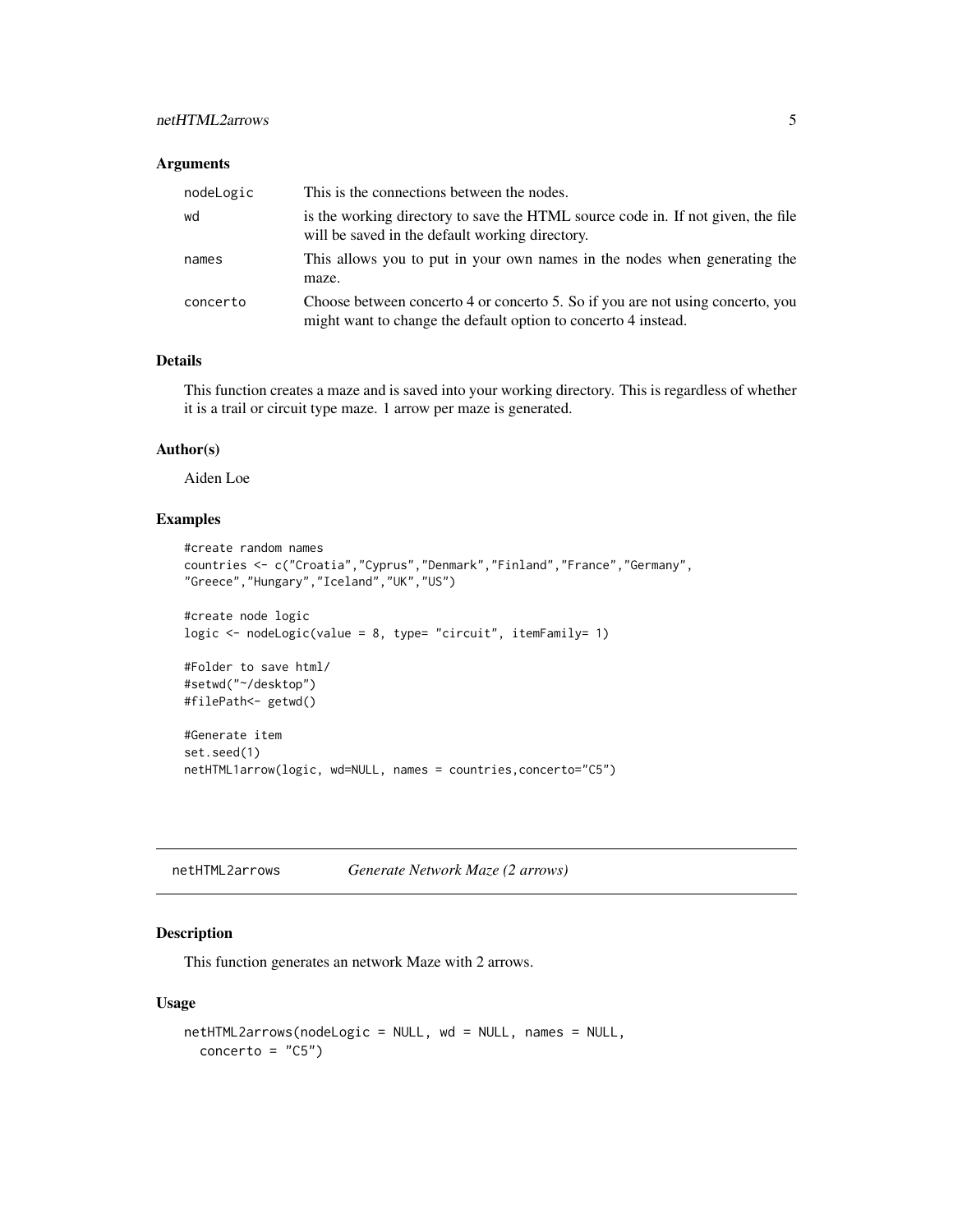#### <span id="page-5-0"></span>Arguments

| nodeLogic | This is the connections between the nodes.                                                                                                       |
|-----------|--------------------------------------------------------------------------------------------------------------------------------------------------|
| wd        | is the working directory to save the HTML source code in. If not given, the file<br>will be saved in the default working directory.              |
| names     | This allows you to put in your own names in the nodes when generating the<br>maze.                                                               |
| concerto  | Choose between concerto 4 or concerto 5. So if you are not using concerto, you<br>might want to change the default option to concerto 4 instead. |

#### Details

This function creates a maze and is saved into your working directory. This is regardless of whether it is a trail or circuit type maze. 2 arrows per maze is generated.

#### Author(s)

Aiden Loe

#### Examples

```
#create random names
countries <- c("Croatia","Cyprus","Denmark","Finland","France","Germany",
"Greece","Hungary","Iceland","UK","US")
#create node logic
logic <- nodeLogic(value = 8, type= "circuit", itemFamily= 1)
#Folder to save html/
#setwd("~/desktop")
#filePath<- getwd()
#Generate item
set.seed(1)
netHTML2arrows(logic, wd=NULL, names = countries,concerto="C5")
```
<span id="page-5-1"></span>

| netHTML3arrows | Generate Network Maze (3 arrows) |  |
|----------------|----------------------------------|--|
|----------------|----------------------------------|--|

#### Description

This function generates an network Maze with 3 arrows.

```
netHTML3arrows(nodeLogic = NULL, wd = NULL, names = NULL,
 concerto = "C5")
```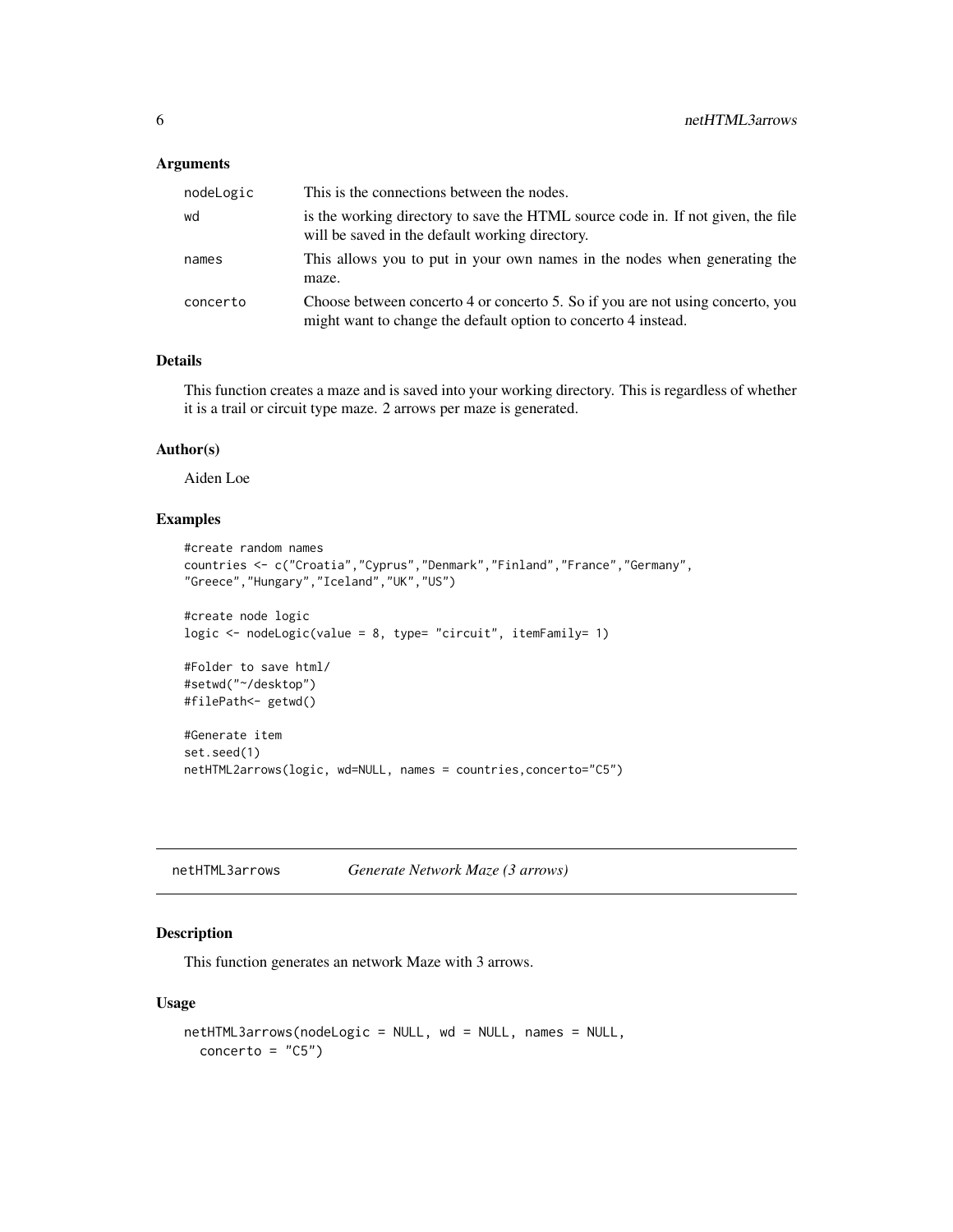#### <span id="page-6-0"></span>networkGen 7

#### **Arguments**

| nodeLogic | This is the connections between the nodes.                                                                                                       |
|-----------|--------------------------------------------------------------------------------------------------------------------------------------------------|
| wd        | is the working directory to save the HTML source code in. If not given, the file<br>will be saved in the default working directory.              |
| names     | This allows you to put in your own names in the nodes when generating the<br>maze.                                                               |
| concerto  | Choose between concerto 4 or concerto 5. So if you are not using concerto, you<br>might want to change the default option to concerto 4 instead. |

#### Details

This function creates a maze and is saved into your working directory. This is regardless of whether it is a trail or circuit type maze. 3 arrows per maze is generated. Bearing in mind that with 3 arrows, the maze may not always be solved. Hence, it still requires checking prior to using it as a test.

#### Author(s)

Aiden Loe

#### Examples

```
#create random names
countries <- c("Croatia","Cyprus","Denmark","Finland","France","Germany",
"Greece","Hungary","Iceland","UK","US")
#create node logic
logic <- nodeLogic(value = 8, type= "circuit", itemFamily= 1)
#Folder to save html/
#setwd("~/desktop")
#filePath<- getwd()
#Generate item
set.seed(1)
netHTML3arrows(logic, wd=NULL, names = countries,concerto="C5")
```

| networkGen |  |  |  |  |
|------------|--|--|--|--|
|------------|--|--|--|--|

networkGen *networkGen: A package for generating network type maze*

#### Description

The mazeGen package provides functions to generate the Network Mazes.

The item families are not designed to be increasingly difficulty. They are just different at this stage. This package is still at its early stages.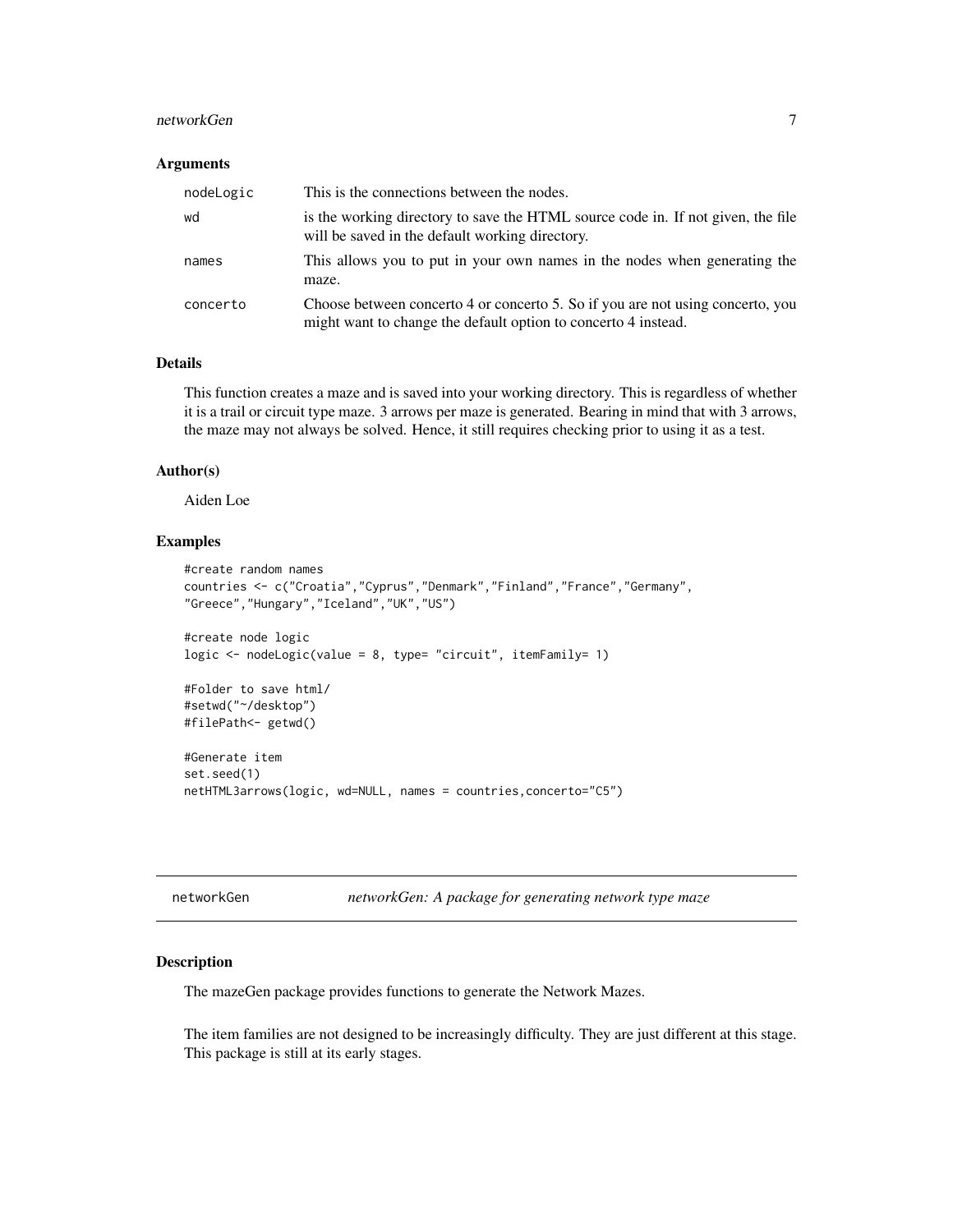<span id="page-7-0"></span>Nevertheless, there are 4 functions in which will help you to start generating your own html network mazes.

- [netHTML](#page-2-1)
- [netHTML1arrow](#page-3-1)
- [netHTML2arrows](#page-4-1)
- [netHTML3arrows](#page-5-1)

#### References

coming soon

nodeLogic *Node Logic*

#### Description

This function generates the node logic for circuit (9 item family) or trail (6 item family) type maze. Please refer to details for more information

#### Usage

nodeLogic(value, type, itemFamily)

#### Arguments

| value      | seed value                                                                         |
|------------|------------------------------------------------------------------------------------|
| type       | select either 'circuit' or 'trail' type network maze.                              |
| itemFamily | There are 9 item family for circuit and 6 item family for trail type network maze. |

#### Details

Currently, there are 9 item families for circuit type items and 6 item families for trail type mazes. They are by no means based on increasing difficulty. This is based on the uniquness of each pattern.

Circuit (radical 1). 2 Same even number nodes

- Item Family 1: In total 4 moves
- Item Family 2: In total 8 moves
- Item Family 3: In total 12 Moves
- Item Family 4: In total 16 of moves

Circuit (radical 2). Different even number nodes

- Item Family 5: In total 6 moves. 1 node with 4 edges (Sample Item 2).
- Item Family 6: In total 9 moves. 2 nodes with 4 edges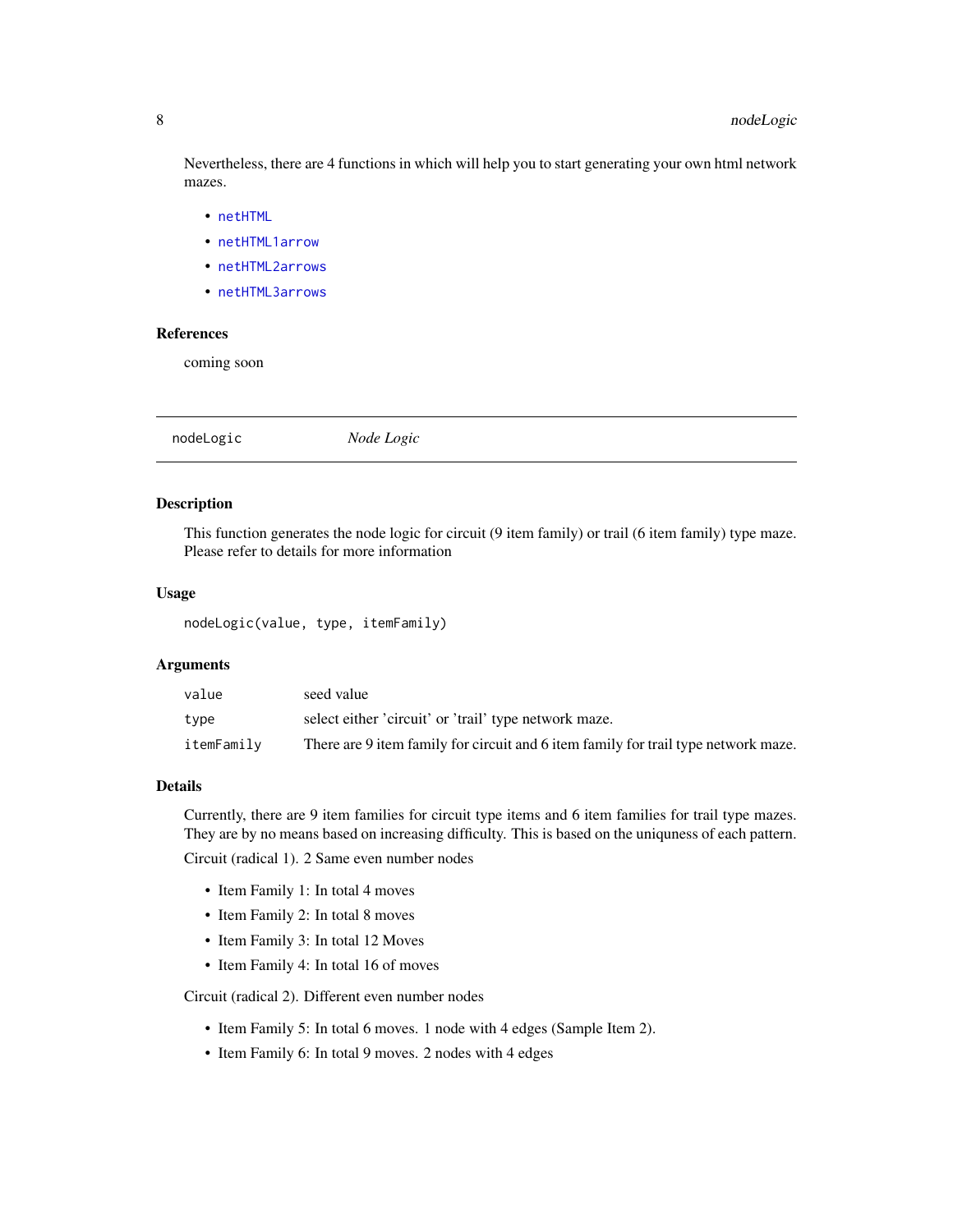### nodeLogic 9

- Item Family 7: In total 12 moves. 3 nodes with 4 edges
- Item Family 8: In total 15 moves. 1 node with 6 edges, 2 nodes with 4 edges, the rest with 2 edges
- Item Family 9: In total 12 moves. 1 node with 6 edges, 1 node with 4 edges, the rest with 2 edges.

Trail. Same uneven number of nodes

- Item Family 1: In total 6 moves
- Item Family 2: In total 10 moves
- Item Family 3: In total 14 moves
- Item Family 4: In total 9 moves
- Item Family 5: In total 13 moves
- Item Family 6: In total 10 move

#### Author(s)

Aiden Loe

#### Examples

```
nodeLogic(value = 1, type= "circuit", itemFamily= 1)
```